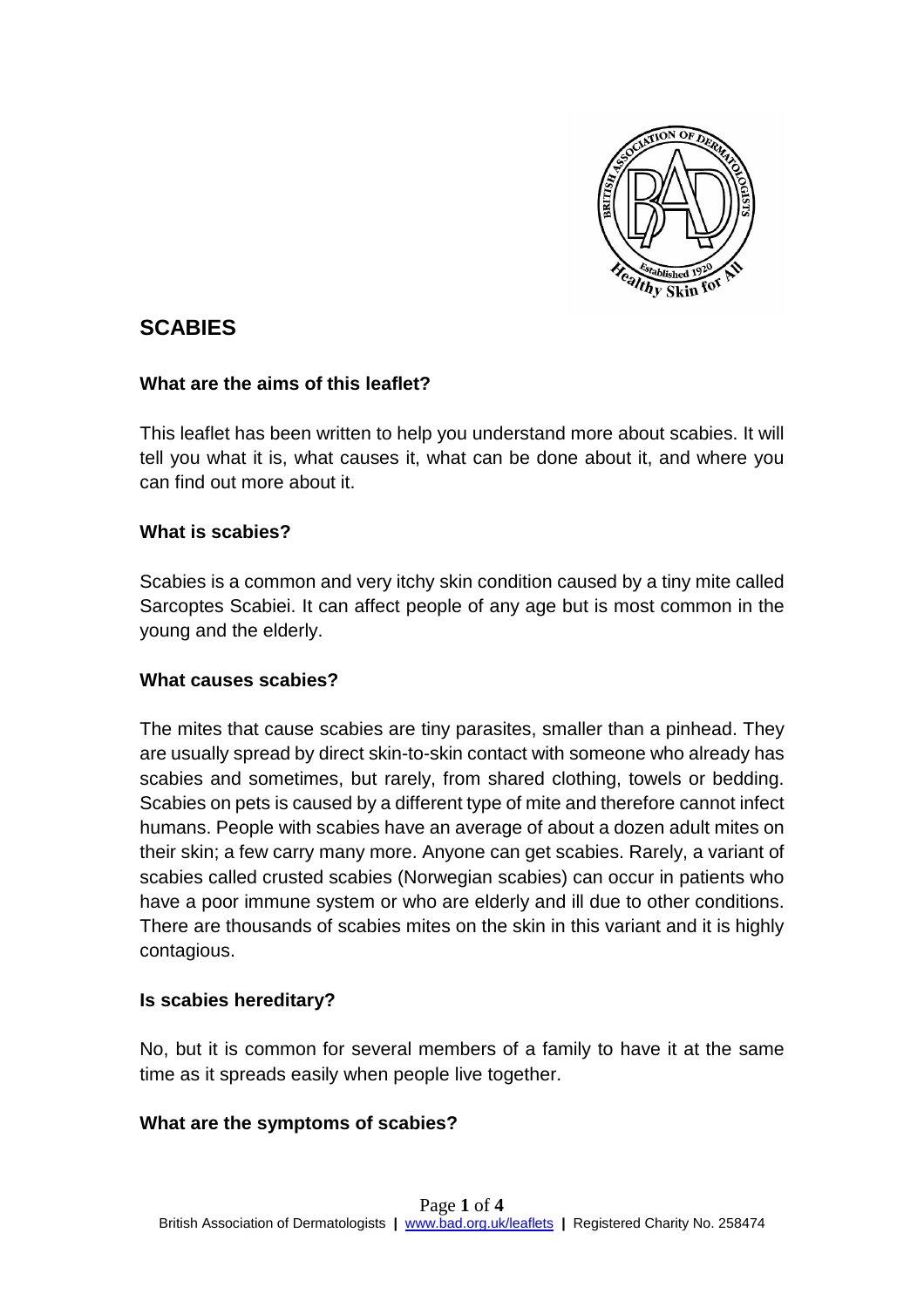Itching is the main symptom of scabies, usually starting about a month after the mites are picked up. The itching can affect the whole body apart from the head and neck, although the elderly and infants may develop a rash on their head and neck. The itch often gets worse at night. It is common for several people in the same family, and their friends, to become itchy at roughly the same time.

## **What does scabies look like?**

The rash of scabies is a mixture of scratch marks and tiny red spots; scratched areas may develop crusty sores which can become infected and develop into small pus spots. A widespread rash similar to eczema (dermatitis) is very common. The itchy rash can cover much of the body, but the mites are found mainly in the folds of skin between fingers and toes, the palms of the hands, the wrists, ankles and soles of the feet, groins and breasts. The scabies mites burrow into the skin in these areas to lay their eggs. The mites burrow into the skin leaving tiny spots and silver coloured lines on the skin. Adult mites are tiny, only about 0.4 mm long, appearing through a magnifying lens or dermatoscope as a tiny dark dot lying at the end of a burrow.

## **How is the diagnosis of scabies made?**

Your doctor will usually be able to diagnose scabies on the basis of the family history and on examination of the rash. To confirm the diagnosis the doctor may wish to scrape off a small superficial section of skin to be sent for examination under a microscope.

## **Can scabies be cured?**

Yes, with the right treatment, it clears up quickly and completely; but if it is not treated, scabies lasts for months or even years. However, even after the mites have been killed by treatment the itching usually carries on for a few weeks before settling.

## **How should scabies be treated?**

The treatment of scabies involves:

- 1. Using medication to get rid of your own scabies.
- 2. Making sure that you, family members, friends and any sexual contacts are all treated at the same time whether they are itchy or not.

Several preparations are effective in the treatment of scabies. Of these, permethrin cream and malathion liquid are the ones used most commonly in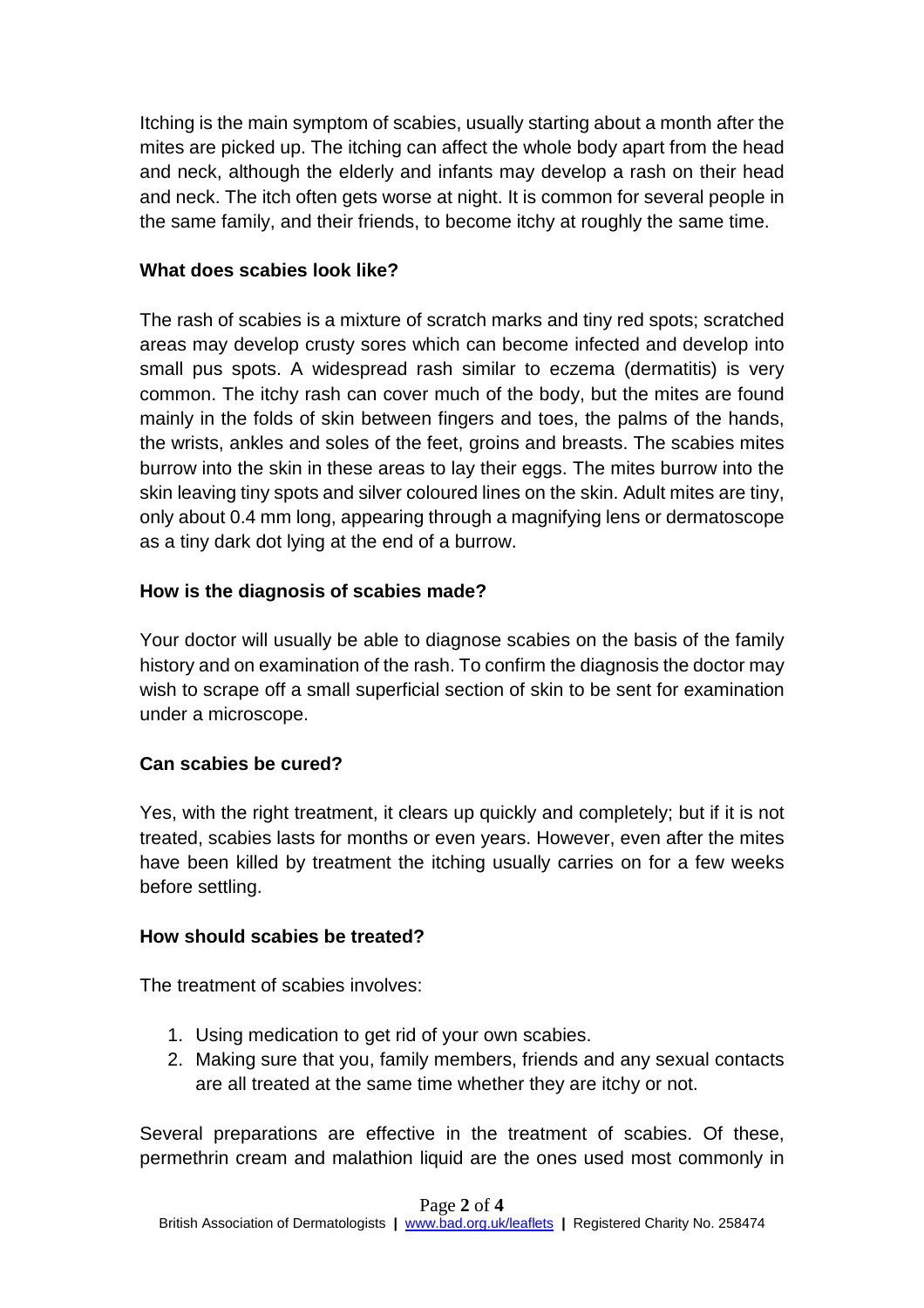the U.K. It is worth checking that the preparation you have been given is one specially designed for use in scabies, as both agents are available in several formulations, some of which are useful only for head lice. Your doctor may suggest different preparations for women who are pregnant or breast-feeding, or for babies.

Follow the instructions issued with your treatment in detail; they will be based on the following principles:

- The mites may be anywhere on the skin, so the treatment must be applied to all areas of skin below the neck in adults, all areas of skin in children including the scalp, and not just to the itchy parts.
- The treatment should be left on for at least 12 hours before being washed off.
- When you wash your hands or any part of your body, you should reapply the treatment to the washed areas again.
- Two treatments, one week apart, are necessary to kill mites that have hatched out from eggs after the first application.
- One normal high temperature wash of bedding and clothes should eradicate mites. Items that can't be washed or dry cleaned can be sealed in a plastic bag for at least 1 week, or put in a freezer.
- Taking a bath before treatment is not necessary.

Finally, if you caught your scabies from a sexual partner, your doctor may want to check for the presence of other diseases that could have been picked up at the same time.

## **What can I do?**

If you follow the instructions you are given, you should clear your scabies successfully. You must also make sure that all of your close contacts apply the treatment at the same time as you. Catching scabies again is, unfortunately, quite common.

## **Where can I find more information about scabies?**

## *On the Internet*:

<http://www.aad.org/dermatology-a-to-z/diseases-and-treatments/q---t/scabies> [www.medinfo.co.uk/conditions/scabies.html](http://www.medinfo.co.uk/conditions/scabies.html)

For details of source materials used please contact the Clinical Standards Unit [\(clinicalstandards@bad.org.uk\)](mailto:clinicalstandards@bad.org.uk).

#### Page **3** of **4**

British Association of Dermatologists **|** [www.bad.org.uk/leaflets](http://www.bad.org.uk/leaflets) **|** Registered Charity No. 258474